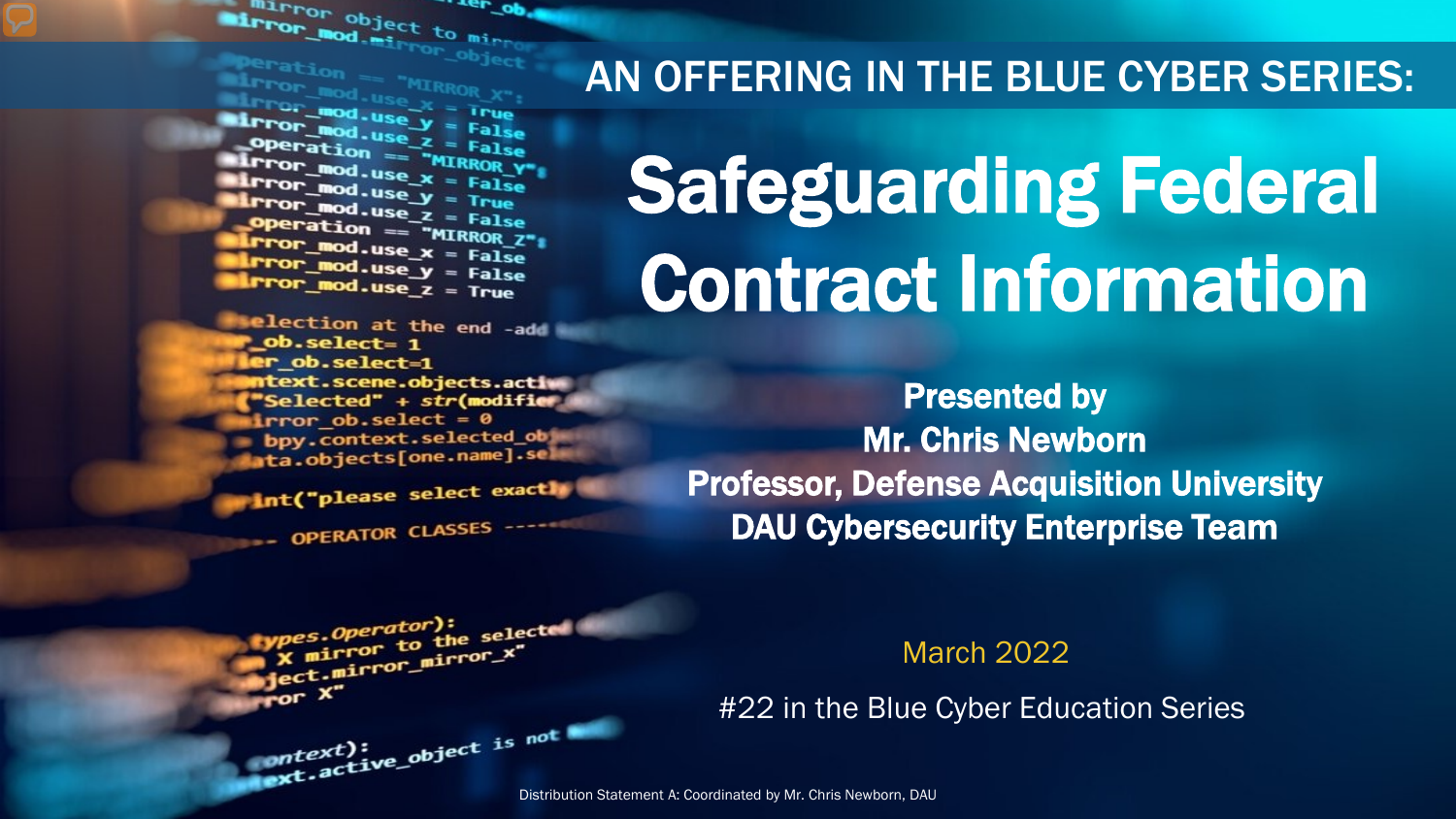

### *Safeguarding Government Sensitive Information per FAR 52.204-21 and DFARS Provision and Clauses (252.204- 7012, 7019 & 7020)*

*Chris Newborn DAU Cybersecurity Enterprise Team March 2022*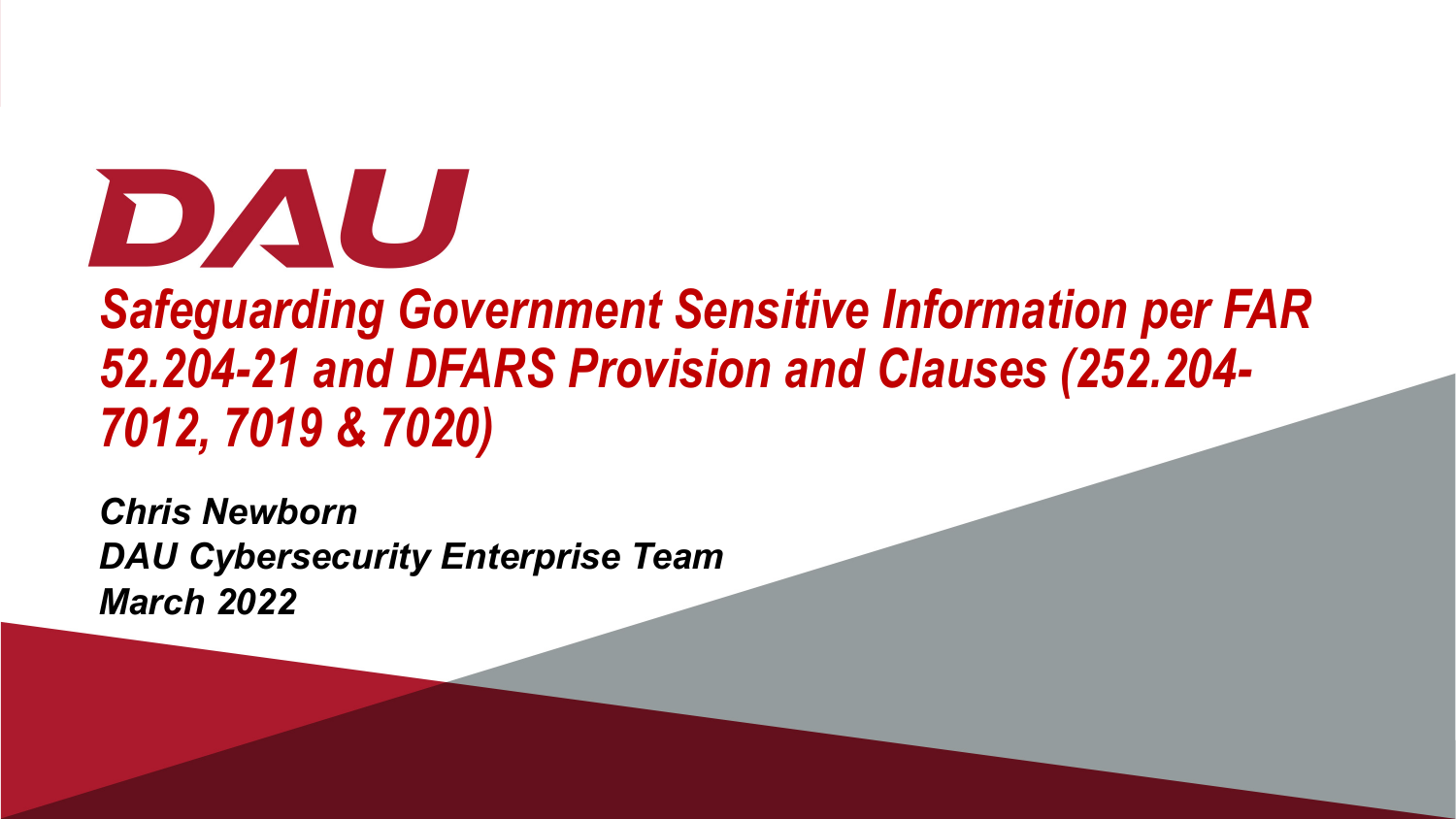## *DFARS - Background*

**2016 - FAR 52.204-21:** Basic Safeguarding of Covered Contract Information Systems; requires protection of Federal Contract Information (FCI); 15 basic cyber controls plus flow-down requirements.

**2018 - DFARS 252.204-7012:** Safeguarding Covered Defense Information and Cyber Incident Reporting; allowed self-attestation to implementation of the 110 security requirements in the NIST SP 800-171 framework; protects Controlled Unclassified Information (CUI) plus flow-down requirements, rapid reporting of cyber incidents (72 hours), submission of malicious software to the DoD, media preservation/protection, cloud service provider must meet FedRAMP moderate baseline; Plan of Action (POAs) allowed for unimplemented controls.

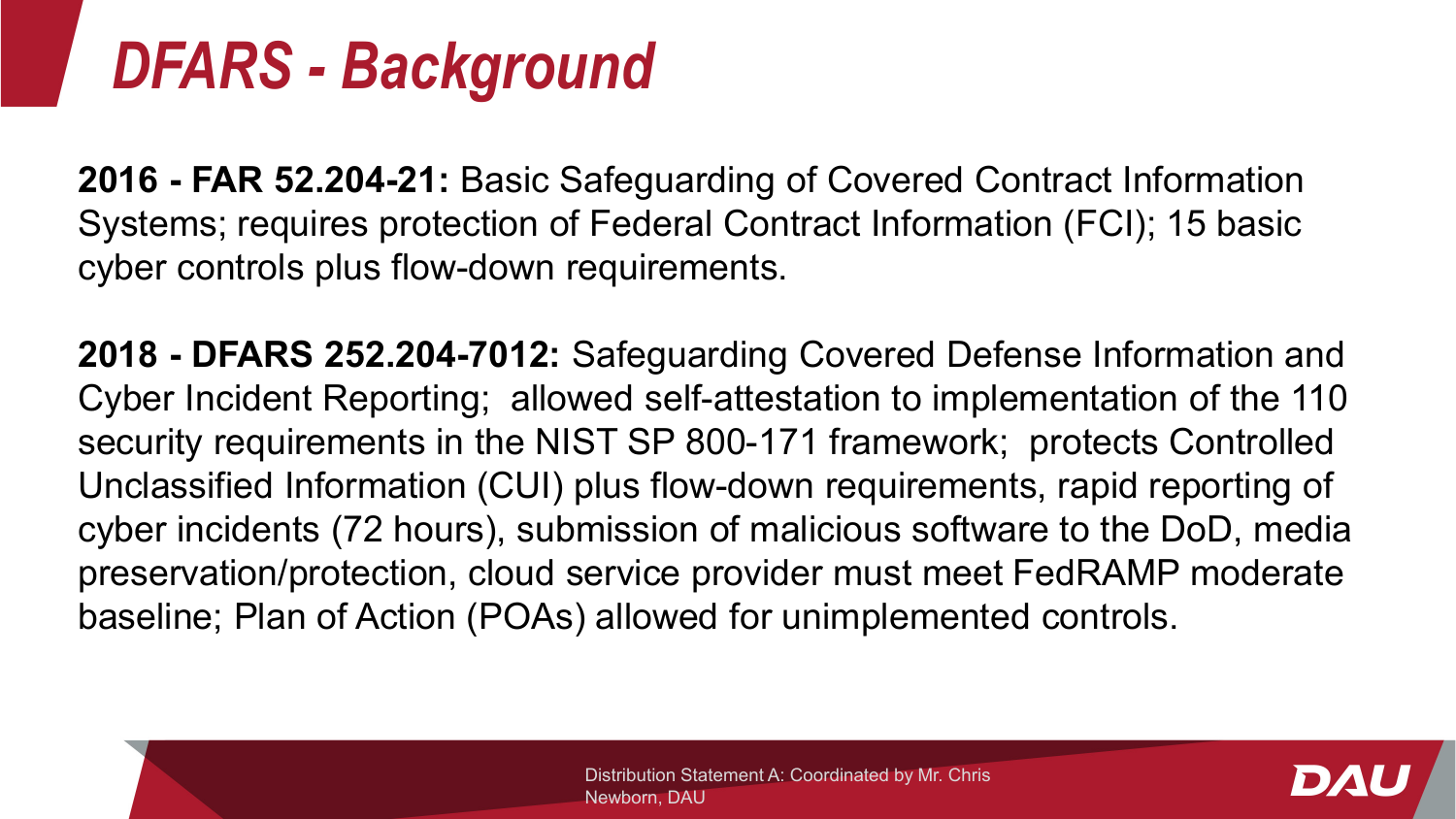## *DFARS - Background*

**30 Nov 2020 – DFARS Interim Rule** - Three new DFARS provision /clauses were added via the Interim Rule (DFARS Case 2019-D041).

- **DFARS 252.204-7019:** Requires a self-assessment (Basic) to the 110 security requirements in NIST SP 800-171 using the DoD Assessment Methodology (DoD AM) every 3 years; scores uploaded to the Supplier Performance Risk System (SPRS); and Contracting Officers verify SPRS score before awarding new or extending existing contracts.
- **DFARS 252.204-7020:** Requires contractors to allow the DoD to perform Medium or High assessments. DFARS 252.204-7012 still in effect.
- **DFARS 252.204-7021:** Introduced CMMC; 5-Level maturity model for cybersecurity; 3rd party assessments by C3PAOs every 3 years; rolled-out incrementally through September 30, 2025; added to 100% of DoD contracts by October 1, 2025 (excluded strictly COTS). POAs not allowed – 100% compliance.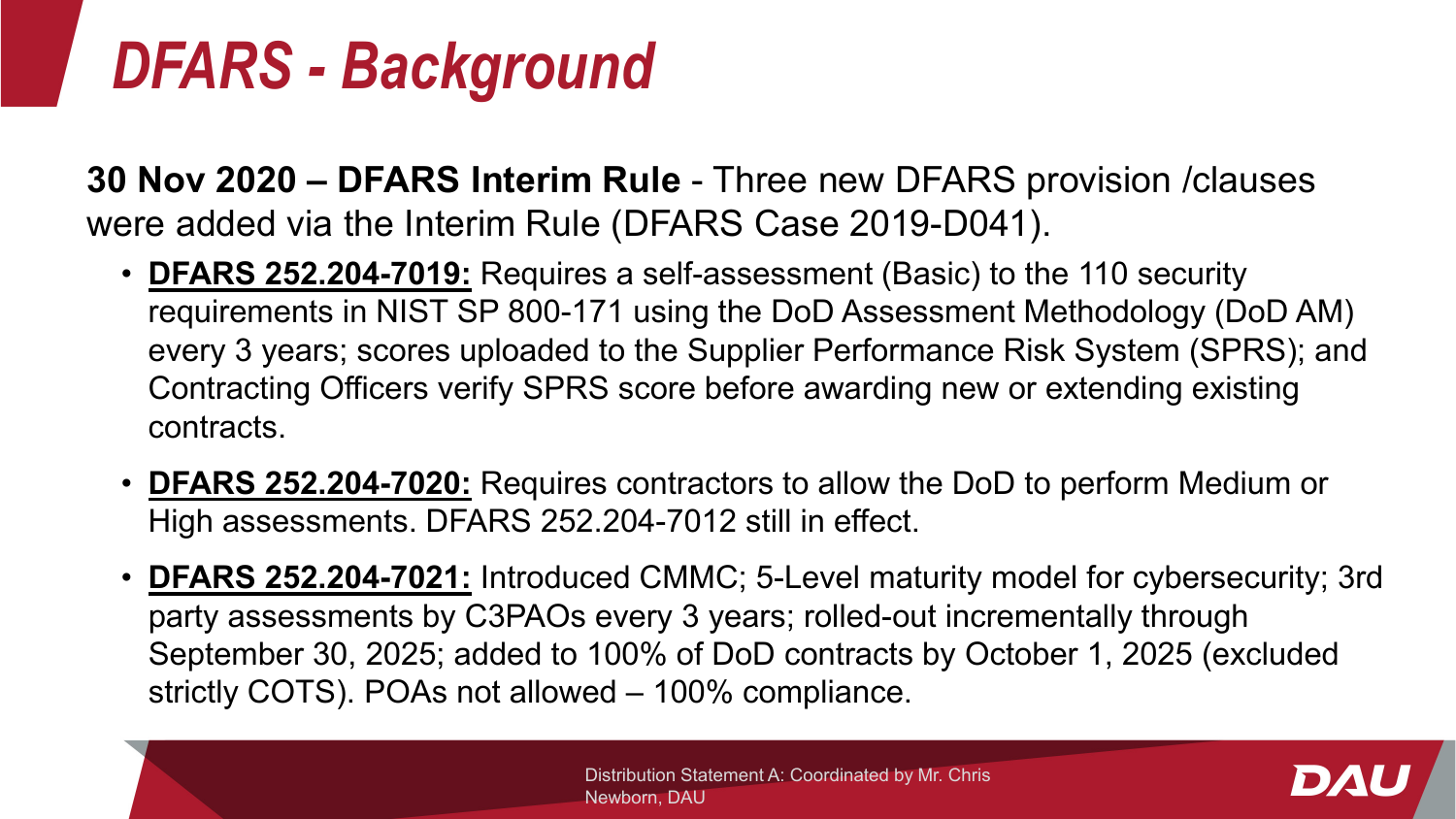## *Federal Registry Notice dated 17 Nov 2021*

- As a result of receiving more than 850 public comments in response to the interim DFARS rule, DoD initiated an internal review March 2021 of CMMC. This review resulted in ''CMMC 2.0,'' which updates the program structure and the requirements to streamline and improve implementation of the CMMC program.
- Per the Federal Registry Notice dated 17 Nov 2021, the changes reflected in the CMMC 2.0 framework will be implemented through the rulemaking process. DoD will pursue rulemaking in both; (1) Title 32 of the Code of Federal Regulations (CFR), and (2) title 48 CFR, to establish CMMC 2.0 program requirements and implement any needed changes to the CMMC program content in 48 CFR.

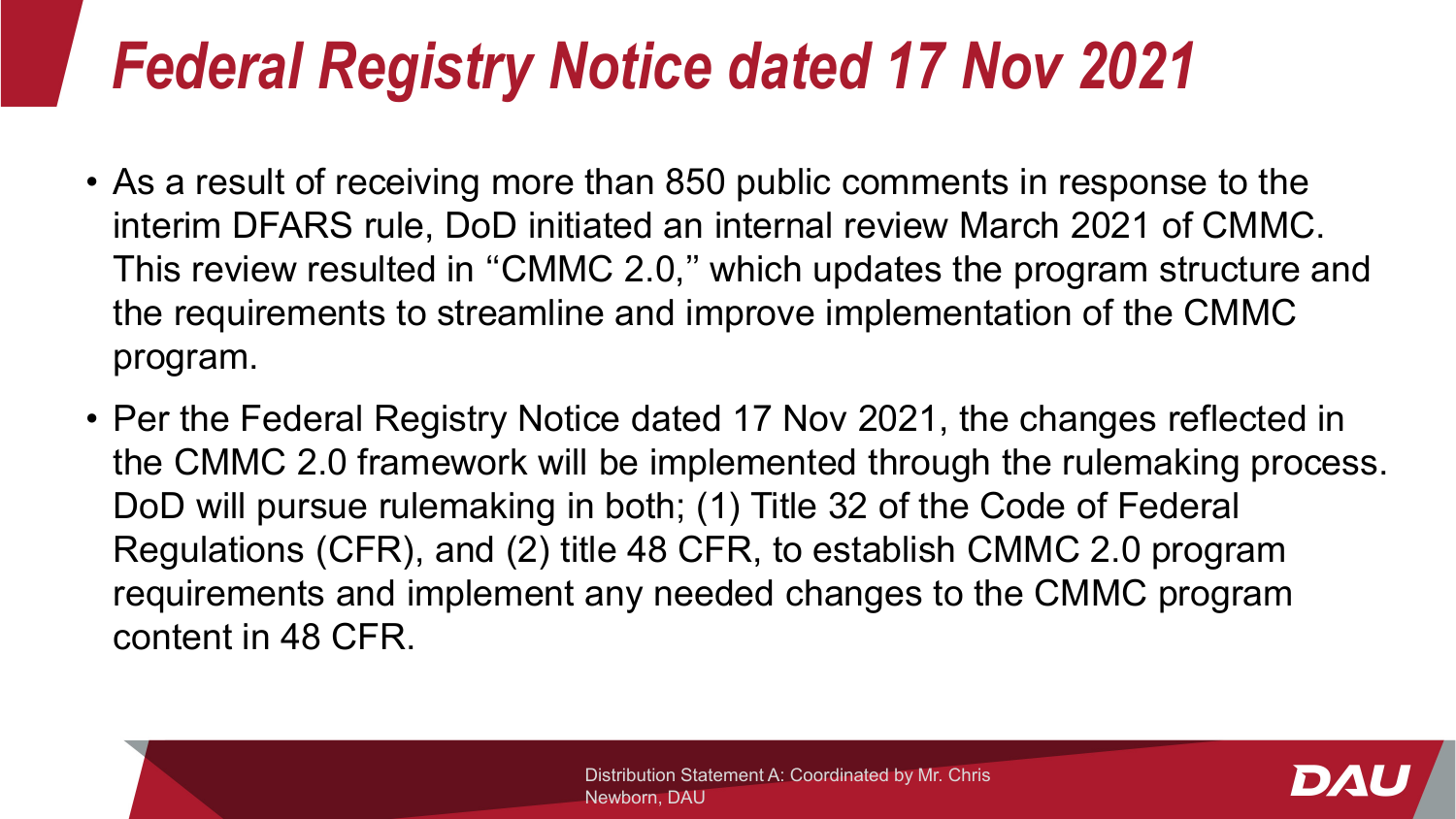### *What Does This Mean*

"... Until the CMMC 2.0 changes become effective through both the title 32 CFR and title 48 CFR rulemaking processes, the Department will suspend the CMMC Piloting efforts, and will not approve inclusion of a CMMC requirement in DoD solicitations. The CMMC 2.0 program requirements will not be mandatory until the title 32 CFR rulemaking is complete, and the CMMC program requirements have been implemented as needed into acquisition regulation through title 48 rulemaking ..."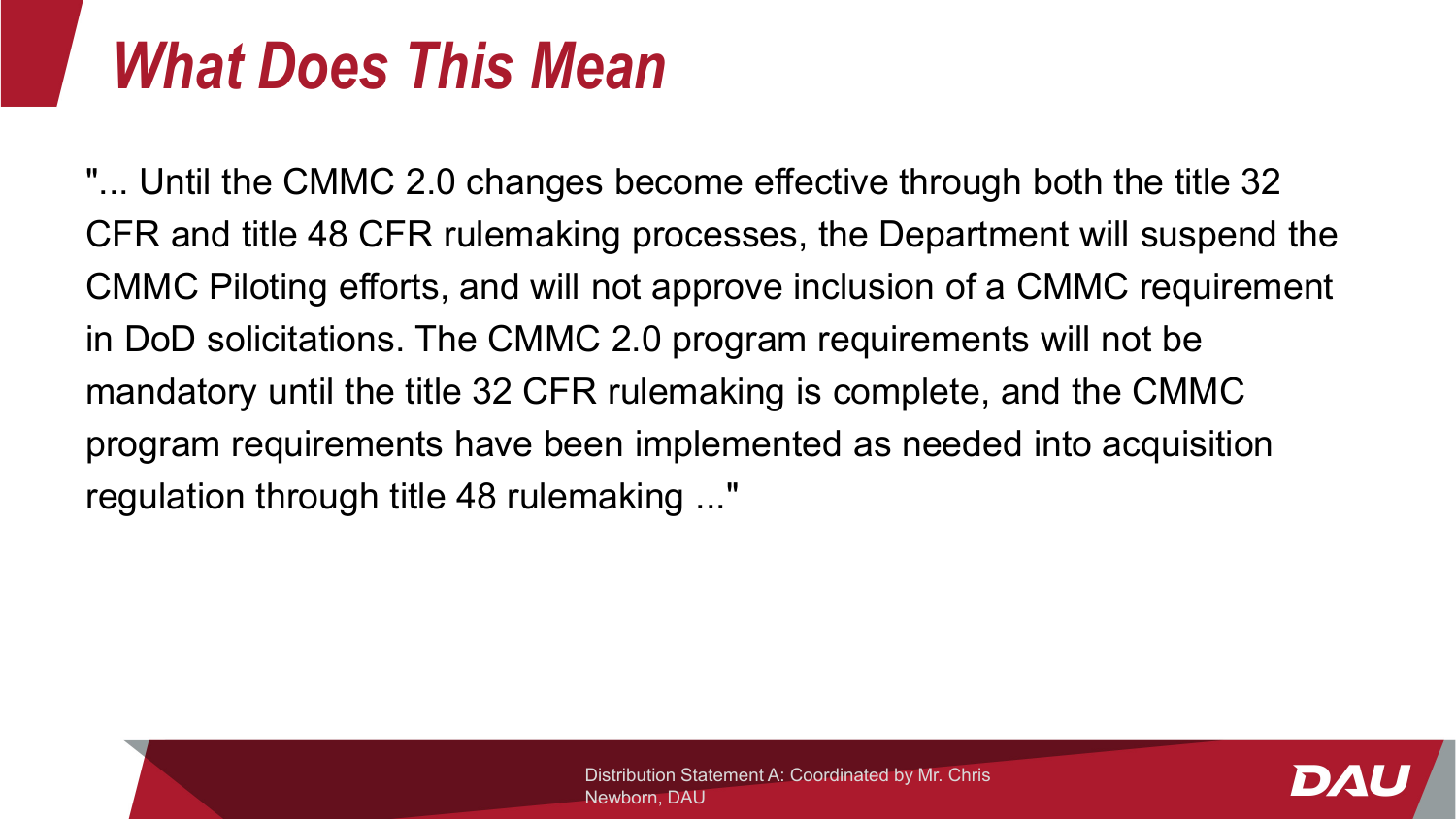## *DFARS - Roles /Responsibilities*

#### • **Requires the program office /requiring activity to:**

- Mark or otherwise identify in the contract, task order, or delivery order controlled unclassified information provided to the contractor by or on behalf of, DoD in support of the performance of the contract

#### • **Requires the contractor /subcontractor to:**

- Provide adequate security to safeguard controlled unclassified information that resides on or is transiting through a contractor's internal information system or network
- Report cyber incidents that affect a covered contractor information system or the controlled unclassified information residing therein, or that affect the contractor's ability to perform requirements designated as operationally critical support
- Submit malicious software discovered and isolated in connection with a reported cyber incident to the DoD Cyber Crime Center (DC3)
- Submit media /information as requested to support damage assessment activities
- Flow down the clause in subcontracts for operationally critical support, or for which subcontract performance will involve controlled unclassified information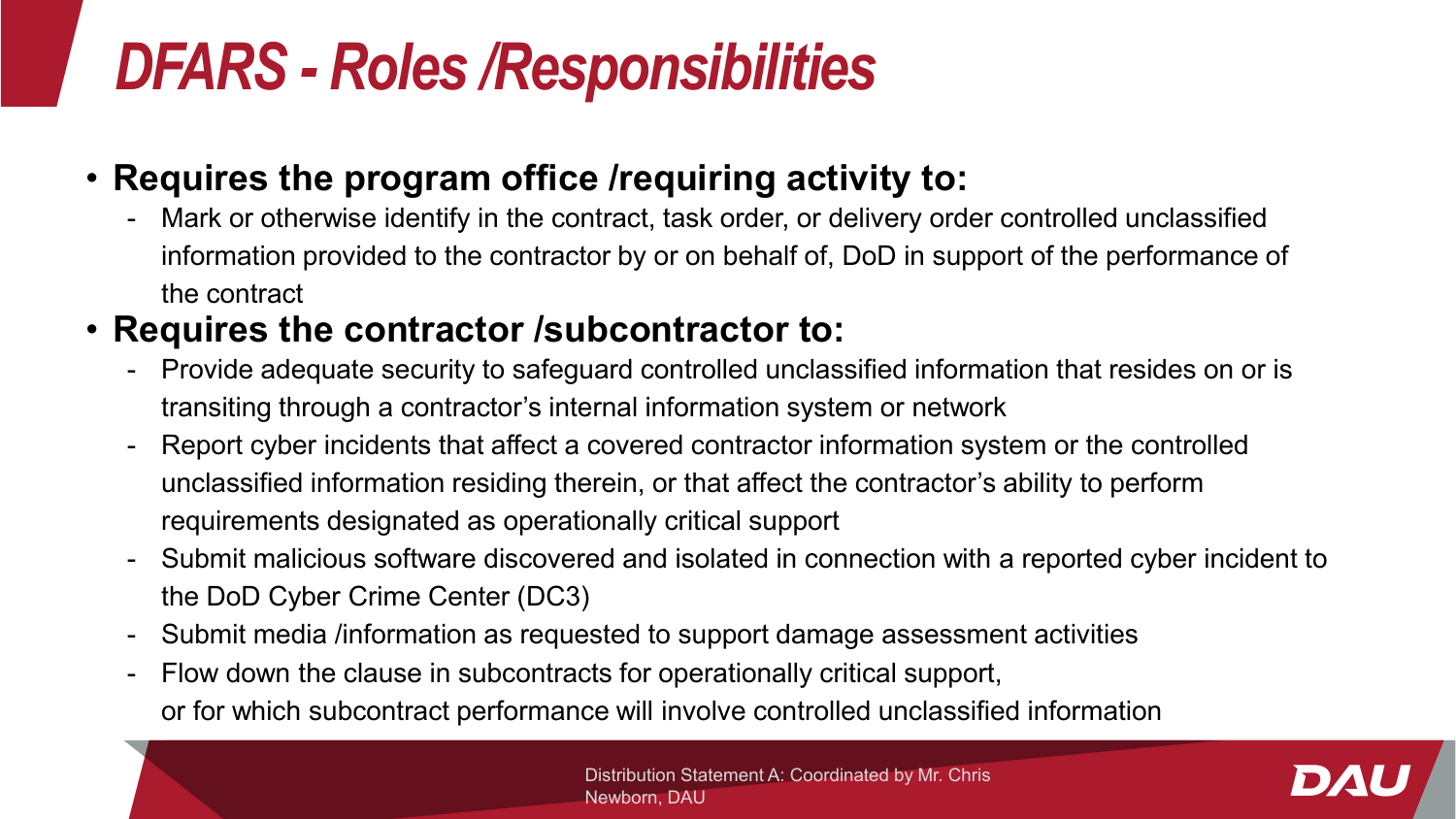# *Related Policy - Basic Safeguarding of Covered Contractor Information Systems*

#### **FAR 52.204-21, Basic Safeguarding of Covered Contractor Information Systems (CCIS)**:

- Covered contractor information system means an information system that is owned or operated by a contractor that processes, stores, or transmits FCI
- Supplier Requirements:
	- **Imposes 15 basic cybersecurity controls - CFR 52.204-21(b)**
		- **Limit Access, Authenticate, Sanitize, Monitor, Find/ Fix Flaws, Patch, Detect Malware, Scans, etc.**
	- **Flow down these controls to Subcontracts - CFR 52.204-21 (c)**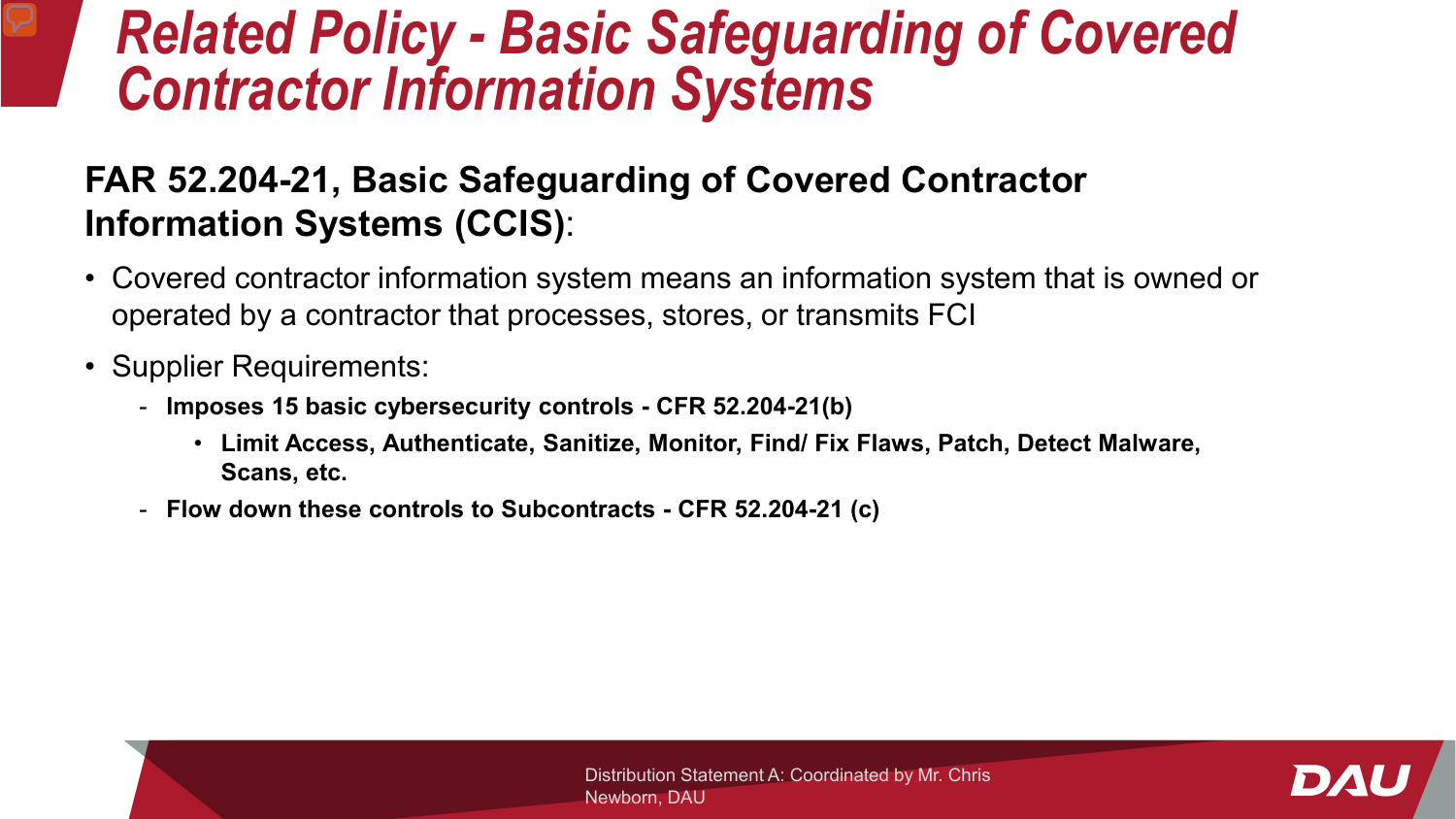# *48 CFR § 52.204-21 - Basic Safeguarding of Covered Contractor Information Systems*

#### **(a) Definitions As Used in this Clause:**

- Covered contractor information system (CCIS) means an information system that is owned or operated by a contractor that processes, stores, or transmits Federal Contract Information (FCI).
- FCI means information, not intended for public release, that is provided by or generated for the Government under a contract to develop or deliver a product or service to the Government, but not including information provided by the Government to the public (such as on public Web sites) or simple transactional information, such as necessary to process payments.
- Information means any communication or representation of knowledge such as facts, data, or opinions, in any medium or form, including textual, numerical, graphic, cartographic, narrative, or audiovisual (Committee on National Security Systems Instruction (CNSSI) 4009).
- Information system means a discrete set of information resources organized for the collection, processing, maintenance, use, sharing, dissemination, or disposition of information (44 U.S.C. 3502).
- Safeguarding means measures or controls that are prescribed to protect information systems. **https://www.law.cornell.edu/cfr/text/48/52.204-21**

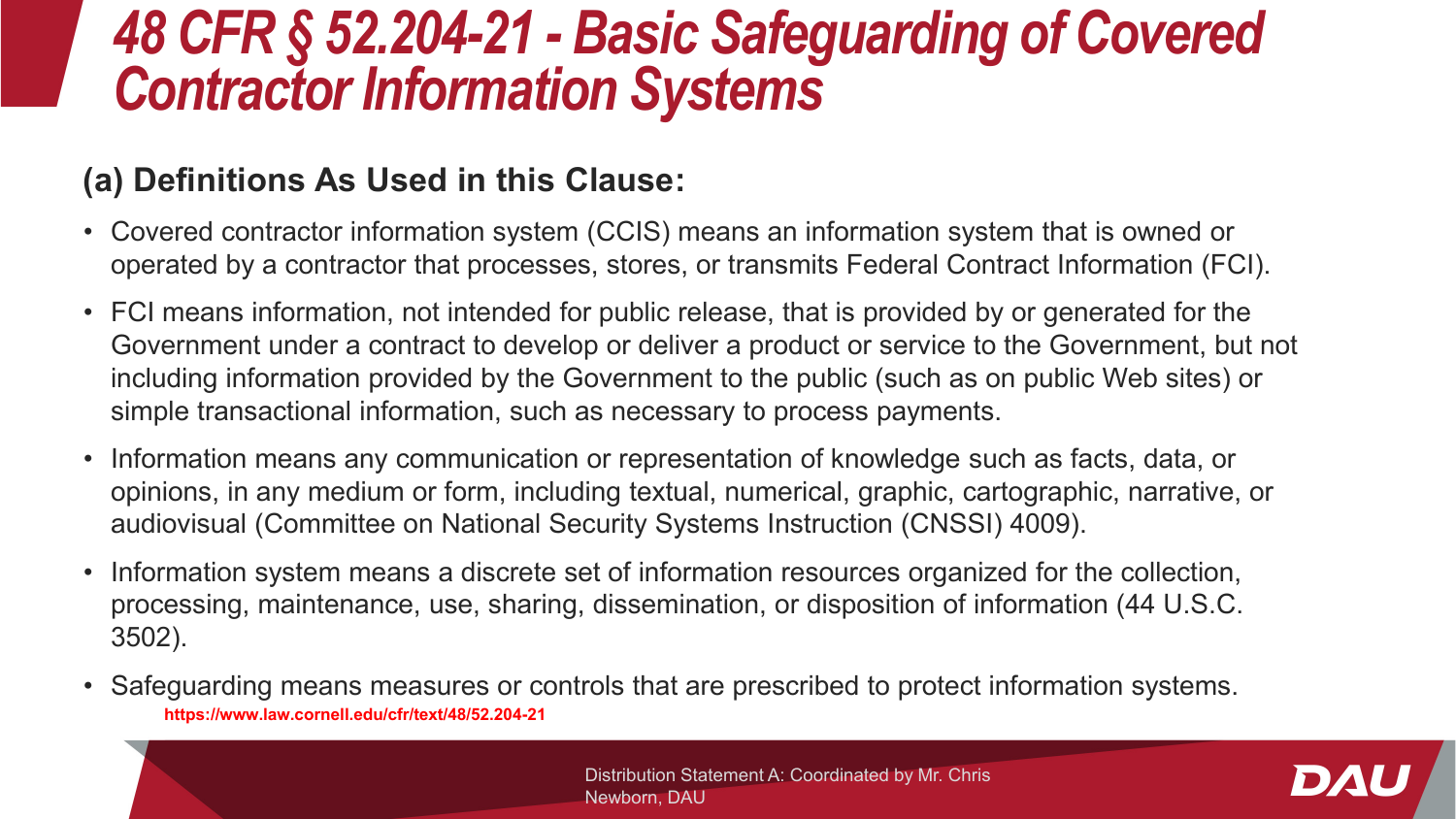### *NARA CUI Category: General Procurement and Acquisition*

**Category Description:** Material and information relating to, or associated with, the acquisition and procurement of goods and services, including but not limited to, cost or pricing data, contract information, indirect costs and direct labor rates.

**https://www.archives.gov/cui/registry/category-detail/procurement-acquisition.html**

Distribution Statement A: Coordinated by Mr. Chris Newborn, DAU

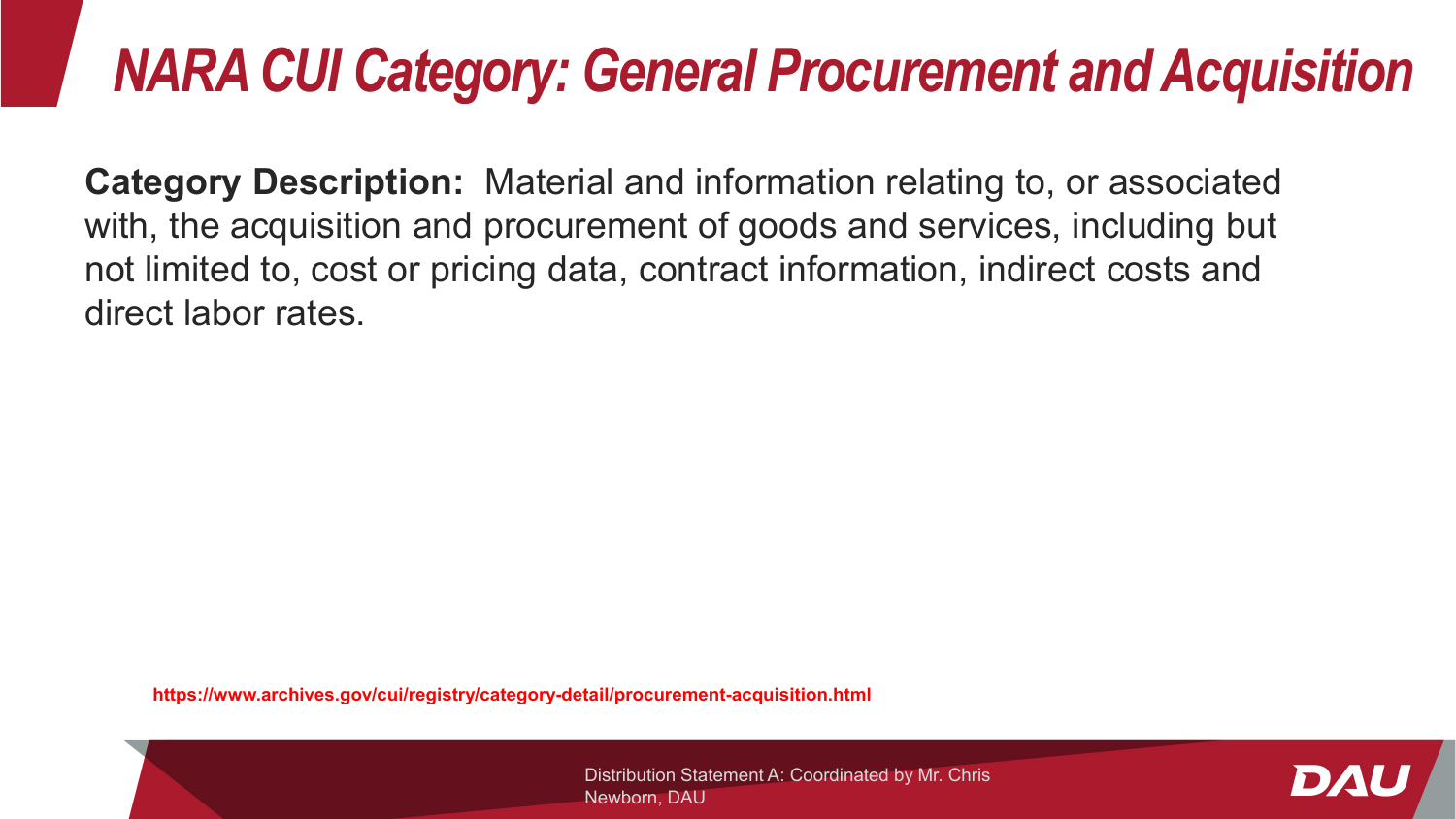# *48 CFR § 52.204-21 - Basic Safeguarding of Covered Contractor Information Systems.*

#### **(b) Safeguarding Requirements and Procedures:**

**(1)** The Contractor shall apply the following basic safeguarding requirements and procedures to protect covered contractor information systems. Requirements and procedures for basic safeguarding of covered contractor information systems shall include, at a minimum, the following security controls:

**(i)** Limit information system access to authorized users, processes acting on behalf of authorized users, or devices (including other information systems).

**(ii)** Limit information system access to the types of transactions and functions that authorized users are permitted to execute.

**(iii)** Verify and control/limit connections to and use of external information systems.

**(iv)** Control information posted or processed on publicly accessible information systems.

**(v)** Identify information system users, processes acting on behalf of users, or devices.

**(vi)** Authenticate (or verify) the identities of those users, processes, or devices, as a prerequisite to allowing access to organizational information systems.

**(vii)** Sanitize or destroy information system media containing Federal Contract Information before disposal or release for reuse.

**(viii)** Limit physical access to organizational information systems, equipment, and the respective operating environments to authorized individuals.

- **(ix)** Escort visitors and monitor visitor activity; maintain audit logs of physical access; and control and manage physical access devices.
- **(x)** Monitor, control, and protect organizational communications (*i.e.,* information transmitted or received by organizational information systems) at the external boundaries and key internal boundaries of the information systems.
- **(xi)** Implement subnetworks for publicly accessible system components that are physically or logically separated from internal networks.
- **(xii)** Identify, report, and correct information and information system flaws in a timely manner.
- **(xiii)** Provide protection from malicious code at appropriate locations within organizational information systems.
- **(xiv)** Update malicious code protection mechanisms when new releases are available.
- **(xv)** Perform periodic scans of the information system and real-time scans of files from external sources as files are downloaded, opened, or executed.

**https://www.law.cornell.edu/cfr/text/48/52.204-21**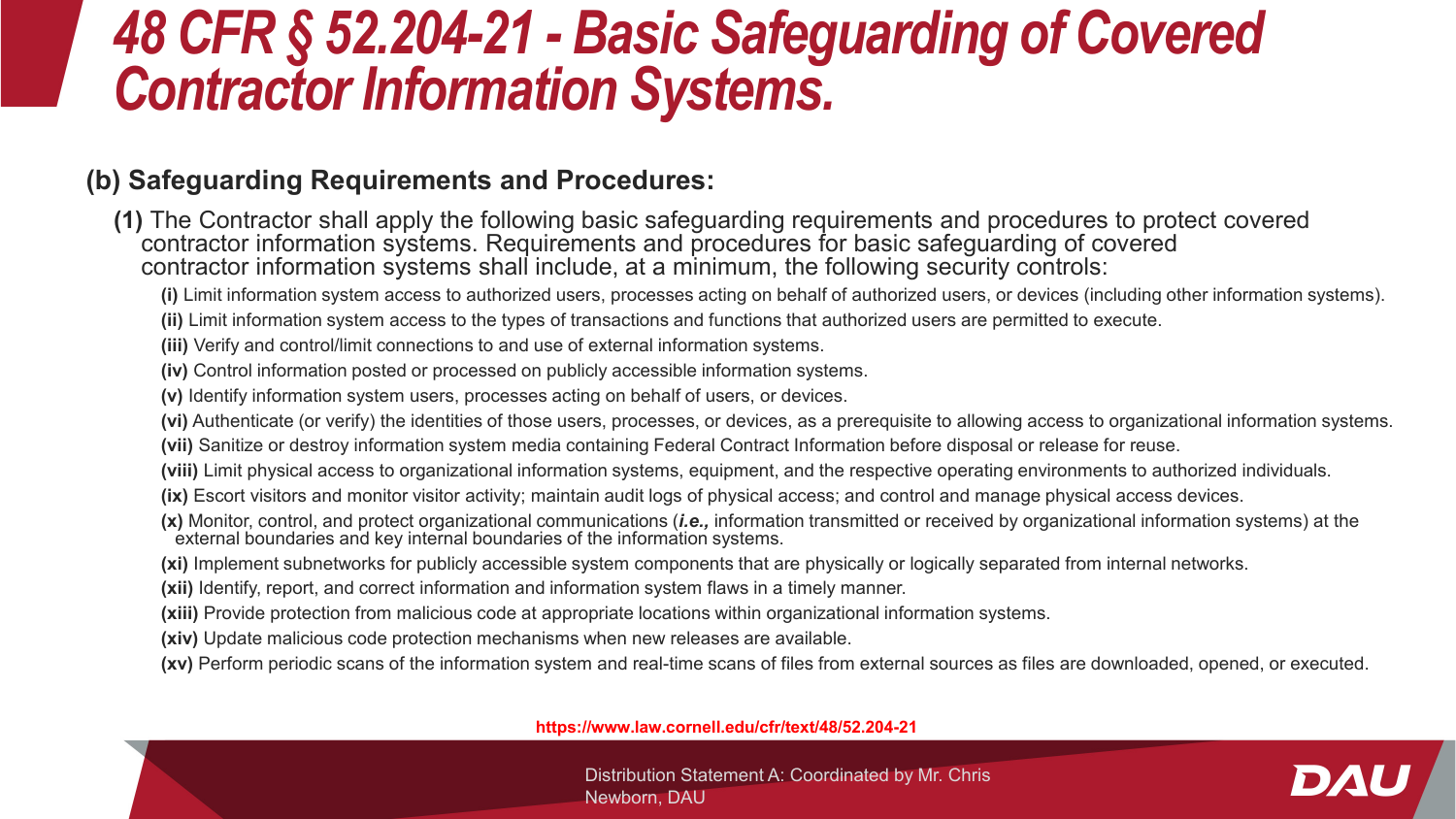## *48 CFR § 52.204-21 - Basic Safeguarding of Covered Contractor Information Systems.*

#### **(b) Safeguarding Requirements and Procedures.**

**(2)** Other requirements. This clause does not relieve the Contractor of any other specific safeguarding requirements specified by Federal agencies and departments relating to covered contractor information systems generally or other Federal safeguarding requirements for controlled unclassified information (CUI) as established by Executive Order 13556.

**https://www.law.cornell.edu/cfr/text/48/52.204-21**

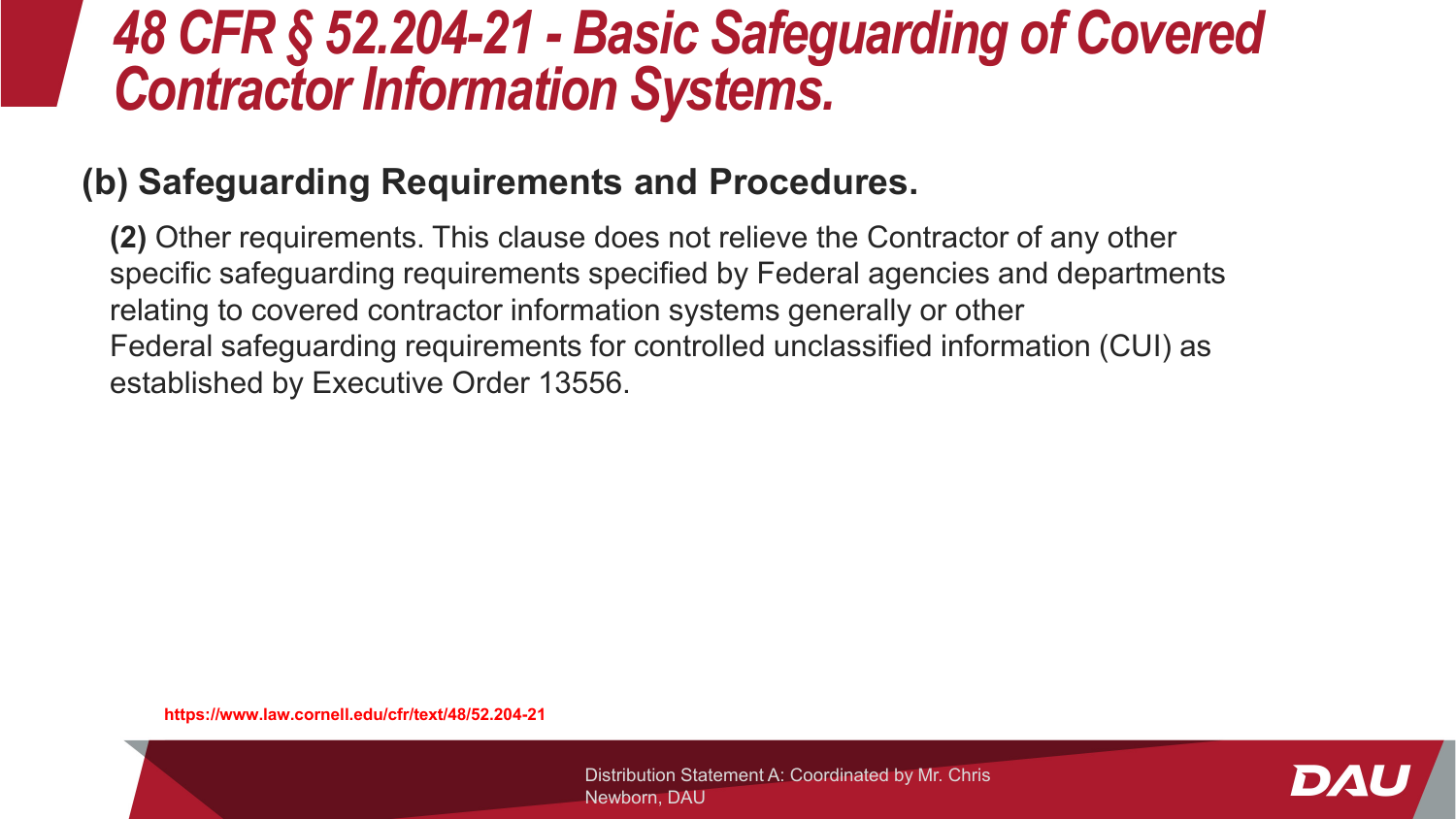## *48 CFR § 52.204-21 - Basic Safeguarding of Covered Contractor Information Systems.*

**(c) Subcontracts.** The Contractor shall include the substance of this clause, including this paragraph, in subcontracts under this contract (including subcontracts for the acquisition of commercial products or commercial services, other than commercially available off-the-shelf items), in which the subcontractor may have Federal contract information residing in or transiting through its information system.

**https://www.law.cornell.edu/cfr/text/48/52.204-21**

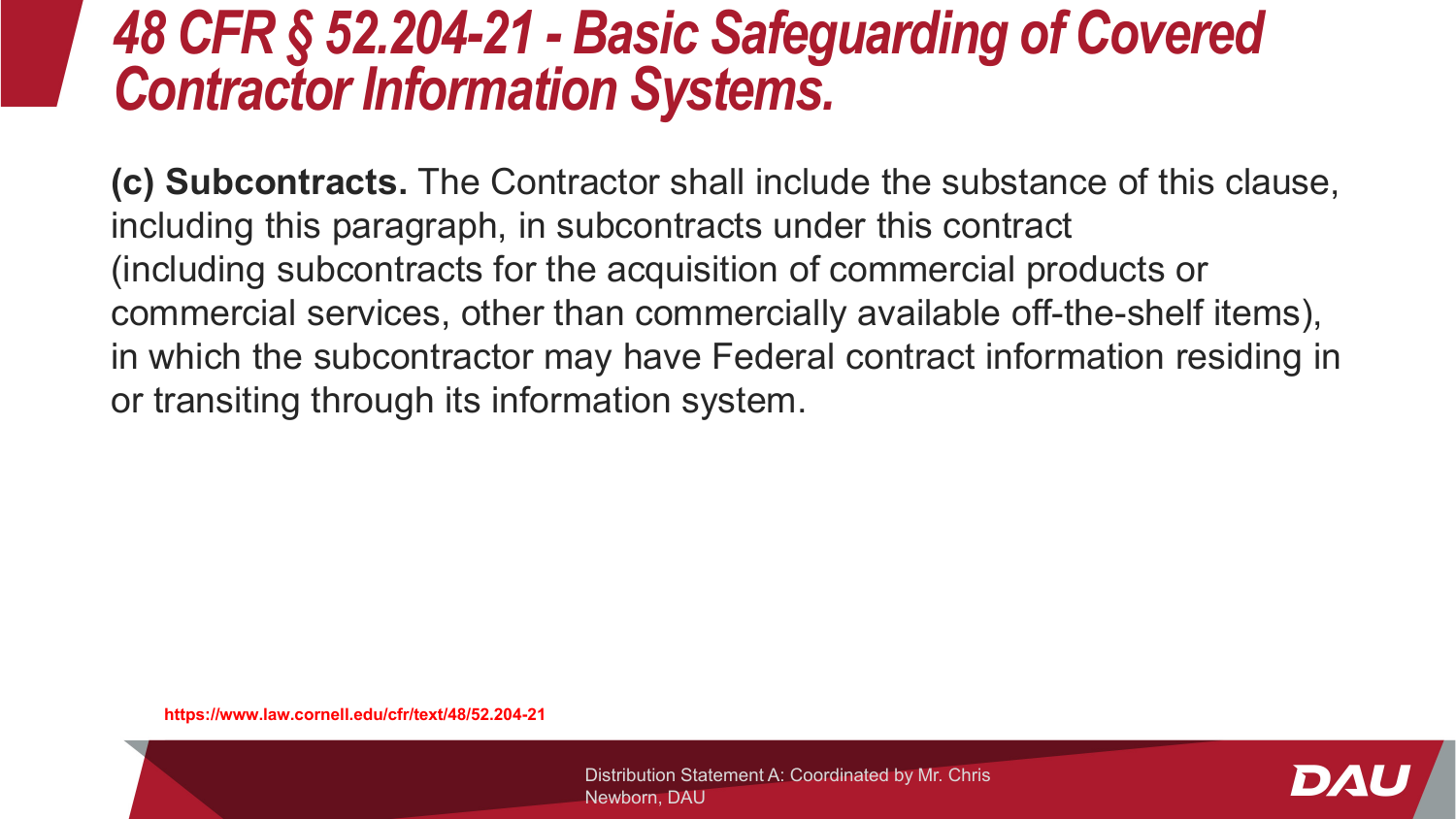## *DFARS Implementation: FAR 21 Versus DFARS 7012*

|                                    | <b>FAR 21</b>               | <b>DFARS 7012</b>                                                                       |
|------------------------------------|-----------------------------|-----------------------------------------------------------------------------------------|
| <b>Information</b><br><b>Type:</b> | <b>FCI</b>                  | CUI                                                                                     |
| <b>Reference:</b>                  | <b>NIST SP 800-53</b>       | <b>NIST SP 800-171</b>                                                                  |
| <b>Compliancy:</b>                 | <b>15 Security Controls</b> | <b>110 Security Requirements</b>                                                        |
| <b>Deliverable:</b>                | <b>NA</b>                   | <b>SSP &amp; POA plus Artifacts</b>                                                     |
| <b>Validation:</b>                 | N/A                         | 3-Levels of Assessments (basic,<br>medium, high) using NIST SP 800-<br>171 v1.2, DoD AM |
| <b>Governance:</b>                 | N/A                         | 7019, 7020                                                                              |
|                                    |                             |                                                                                         |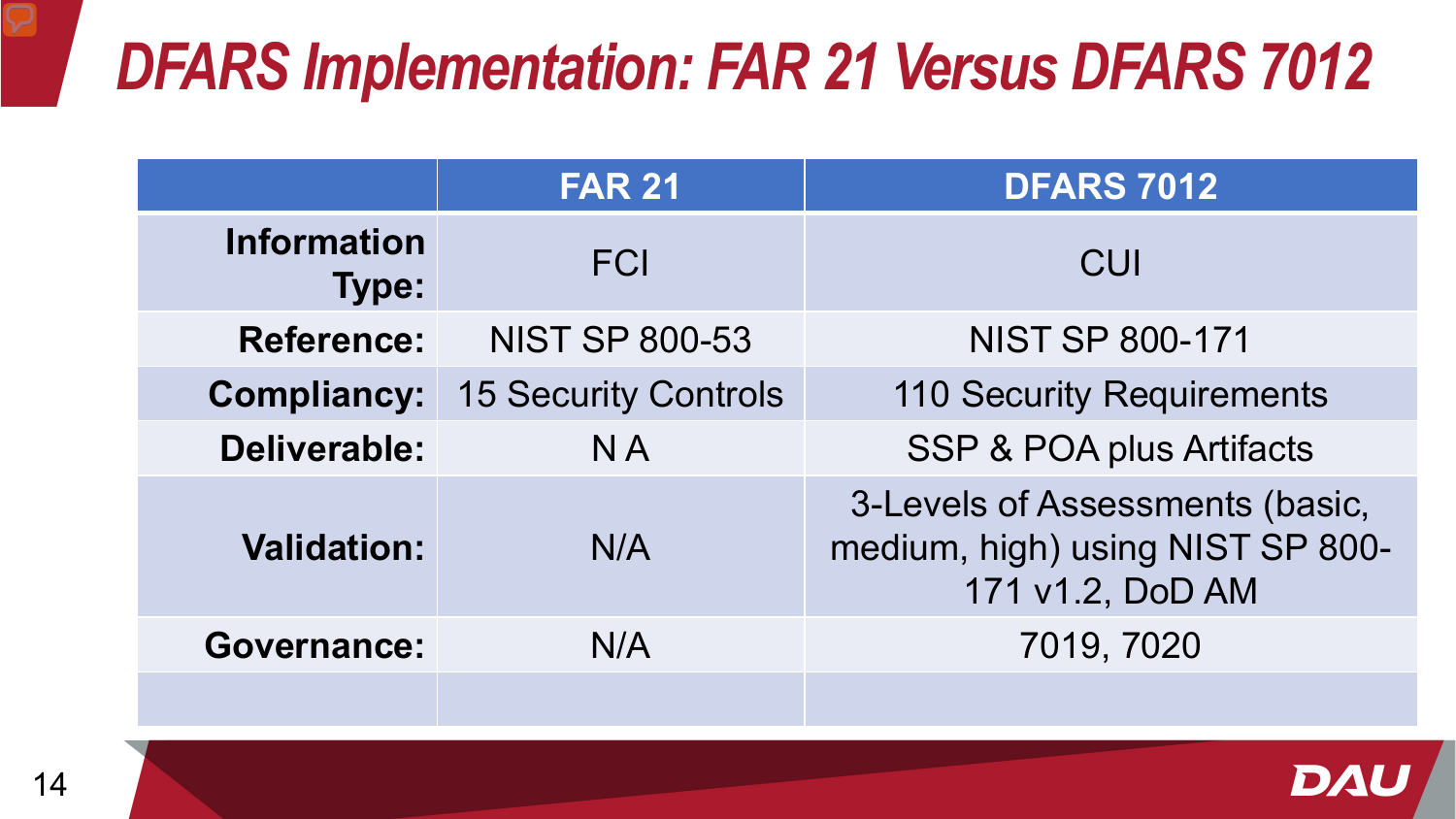## *DFARS - Summary*

- Contracting Officers are required to following the Interim Rule; Defense Federal Acquisition Regulation Supplement: Assessing Contractor Implementation of Cybersecurity Requirements (DFARS Case 2019-D041), that amends DFARS subpart 204.73, Safeguarding Covered Defense Information and Cyber Incident Reporting, and implements the NIST SP 800-171 DoD AM.
- The coverage in the subpart directs Contracting Officers to:
	- **Verify in Supplier Performance Risk System (SPRS)** that an offeror has a current NIST SP 800-171 DoD Assessment on record, prior to contract award or extending an existing contract, if the offeror is required to implement NIST SP 800-171 pursuant to DFARS clause 252.204-7012.
	- **Include DFARS provision 252.204-7019, Notice of NIST SP 800-171 DoD Assessment Requirements, DFARS clause 252.204-7020, and the NIST SP 800-171 DoD AM** in solicitations and contracts including solicitations using FAR part 12 procedures for the acquisition of commercial items, except for solicitations solely for the acquisition of COTS items.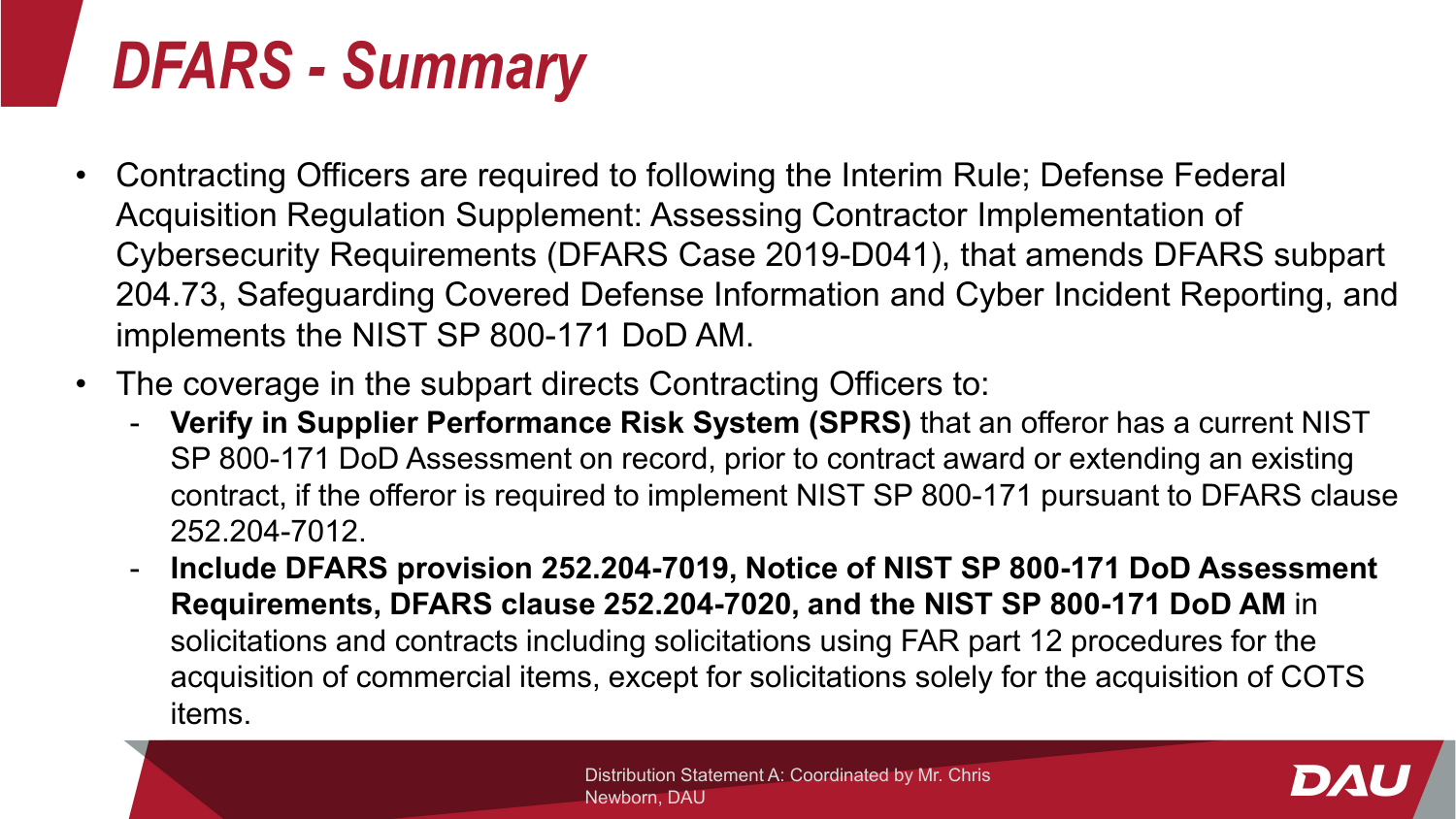### For additional questions, please contact Chris Newborn at chris.newborn@dau.edu or 619-370-3076